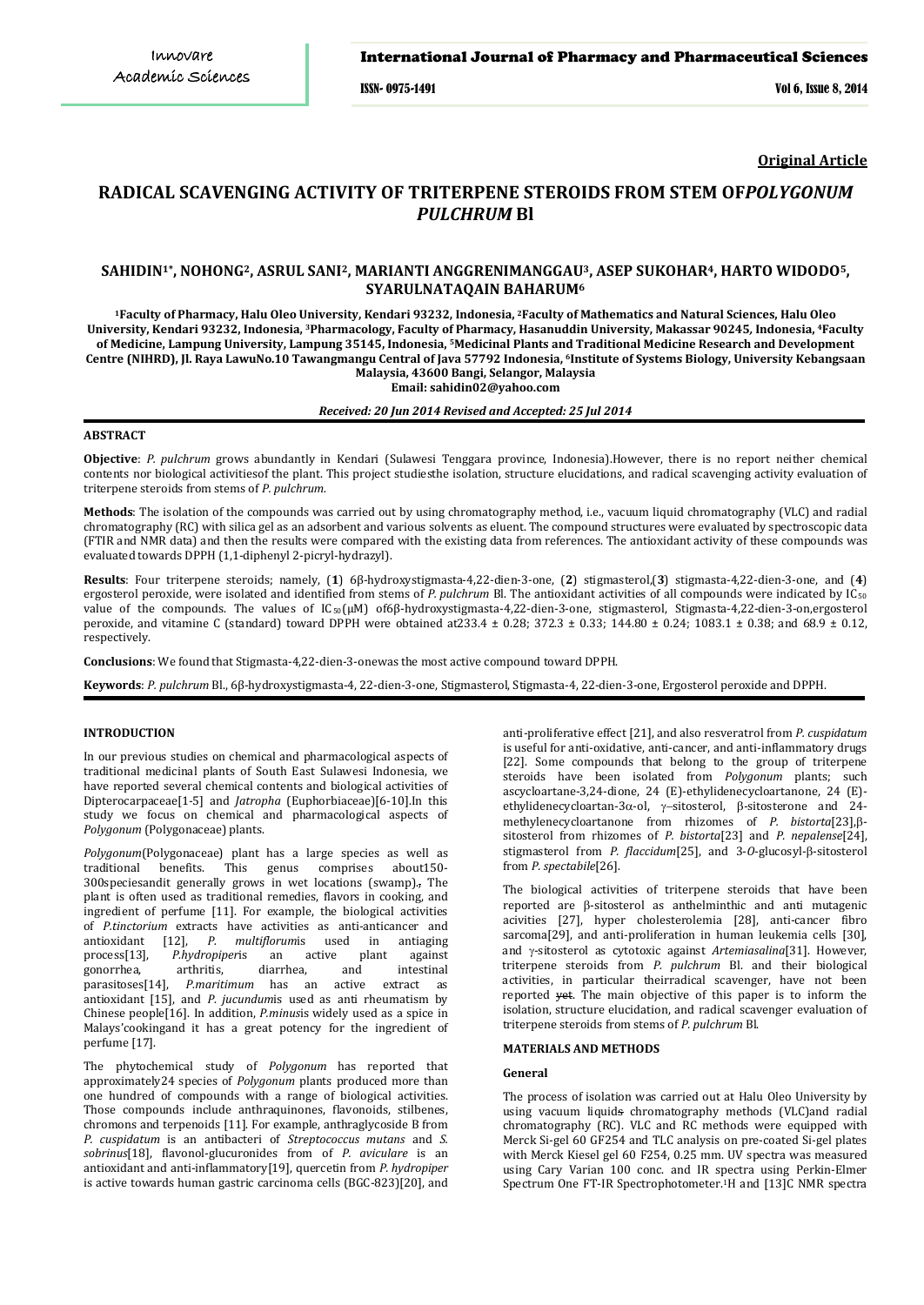were recorded with a JEOL ECP 500 spectrometer and operated at 500 MHz (1 H) and 125 MHz ([13]C).This work was conducted at LIPI (Institute of Sciences of Indonesia).

### **Plant material**

Samples of the stems of *P. pulchrum* Bl. were collected from "Pusat Kole ksidan Pengemb angan Tanaman Obat Tradisional Masyarakat Sulawesi Tenggara *Arboretum Prof. Mahmud Hamundu* Universit as Halu Oleo" in April 2012. The plant was identified in Herbarium Bogoriense, Bogor Indonesia, and a voucher specimen was deposited at the Herbarium. The radical scavenger activity of the compounds was determined at Pharmacology Laboratory, Faculty of Pharmacy Hasanuddin University Makassar Indonesia.

## **Isolation**

#### **Isolation of compounds from stems of** *P. pulchrum* **Bl.**

The powder (230-270 mesh) of stems of *P. pulchrum* Bl.(5,0 kg) was macerated by methanol (MeOH) 3 x 3 L for 3 x 24 hs. The methanol extract was concentrated by vacuum rotary evaporator at low pressure until we got a dark green gum (450 g) was obtained. All methanol extract was fractionated by VLC using a column Φ 10 cm, adsorben: Si-gel (150 g) and mixture of ethylacetate:*n*-hexane (20- 100%, MeOH 100%) as eluent, to give 5 fractions i.e. F1 (5.1 g), F2 (18.0 g), F3 (14.3 g), F4 (10.2 g) and F5 (275 g), respectively. F2 was refractionated using VLC with a column Φ 10 cm, adsorben: Si-gel (150 g) and mixture of ethylacetate: *n*-hexane (30-100%, MeOH 100%) as eluent, provide 5 fractions i.e. F21 (1.2 g), F22 (1.0 g), F23 (3.8 g), F24 (3.2 g) and F25 (6.6 g). F23 (1.0 g) was purified by RC, adsorbent: Si-gel and eluen mixture of chloroform:MeOH (95%-5%, MeOH 100%), to give compound **1** (0.2 g), a white needle crystal. Compound **2** (0.8 g), a white needle crystal, was isolated from F24by using the same method as for compound **1** with mixture of chloroform:MeOH (90%-10%, MeOH 100%) as eluent. F3 was refractionated by conducting VLC with a column Φ 10 cm, adsorben: Si-gel (150 g) and mixture of ethylacetate: *n*-hexane (30-100%, MeOH 100%) as eluent, to yield 4 fractions, i.e. F31 (1.3 g), F32 (2.2 g), F33 (2.8 g), and F34 (7.2 g). F32 (1.0 g) was purified by RC, adsorbent: Si-gel and eluen mixture ofn-hexane-etilacetate (85%- 15%, MeOH 100%), to give compound **3** (0.1 g), a white amorf. Compound **4** (0.1 g), a white amorf, was isolated from F33by using the same method as for compound **3** with mixture of nhexane:ethylacetate (75%-25%, MeOH 100%) as eluent.

#### **Determination of Pure Compound Structures**

The structure of pure compounds were set up by using spectroscopy methods including FTIR and NMR 1-D (1 H and [13]C).

**Compound 1**, a white needle crystal. Spectrum of <sup>1</sup>H NMR (CDCl<sub>3</sub>, 500 MHz) δ<sup>H</sup> (ppm) 1.69 (1H, *m*, H-1a); 2.02 (1H, *m*, H-1b); 2.35 (1H,*brt*, H-2a); 2.50 (1H, *brt*, H-2b); 5.80 (1H, *s*, H-4); 4.33 (1H, *brt*, H-6); 1.22 (1H, *m*, H-7a); 1.96 (1H, *m*, H-7b); 1.21 (1H, *m*, H-8); 1.51 (1H, *m*, H-9); 0.81 (1H, *m,* H-11a); 1.49 (1H, *m*, H-11b); 1.13 (1H, *m*, H-12a); 2.03 (1H, *m*, H-12b); 0.98 (1H, *m*, H-14); 1.11 (1H, *m*, H-15a); 1.60 (1H, *m*, H-15b); 1.26 (1H, *m*, H-16a); 1.84 (1H, *m*, H-16b); 1.09 (1H, *m*, H-17); 0.75 (3H, *s*, H-18); 1.37 (3H, *s*, H-19); 2.04 (1H, *m*, H-20); 0.92 (3H, *d,* 6,5Hz, H-21); 5.14 (1H, *dd*, 15 Hz, H-22); 5.02 (1H, *dd*, 15Hz, H-23); 1.53 (1H, *m*, H-24); 1.67 (1H, *m*, H-25); 0.84 (3H, *m*, H-26); 0.82 (3H, *m*, H-27); 1.02 (1H, *m*, H-28a); 1.29 (1H, *m*, H-28b); dan 0.87 (3H, *m*, H-29). Spectrum of [13]C NMR (CDCl<sub>3</sub>, 125 MHz) C (ppm) 37.2 (C1); 34.3 (C2); 200.6 (C3); 126.5 (C4); 168.7 (C5); 73.4 (C6); 38.7 (C7); 29.9 (C8); 53.8 (C9); 38.1 (C10); 21.1 (C11); 39.8 (C12); 42.7 (C13); 56.1 (C14); 24.3 (C15); 28.3 (C16); 56.3 (C17); 12.1 (C18); 19.7 (C19); 36.3 (C20); 18.9 (C21); 138.0 (C22); 129.8 (C23); 46.0 (C24); 26.3 (C25); 21.0 (C26); 20.0 (C27); 34.1 (C28) and 23.2 (C29).

**Compound 2,** a white needle crystal, m.p. 169-171 °C. Spectrum of <sup>1</sup>H NMR (CDCl3, 500 MHz) δ<sup>H</sup> (ppm) 1.82 (1H, *m*,H-1ª); 1.15 (1H, *m*, H-1b); 1.95 (1H, *m*, H-2a); 1.85 (1H, *m*, H-2b); 3.35 (1H, *m*, H-3); 2.27 (1H, *m*, H-4a); 2.22 (1H, *m*, H-4b); 5.35 (1H, *br d*, H-6); 1.93 (2H, *m,*  H-7; 1.49 (1H, *m*, H-8); 0.91 (1H, *br d*, H-9); 1.47 (2H, *m*, H-11); 2.02 (1H, *m*, H-12); 0.97 (1H, *m*, H-14); 1.54 (2H, *m*, H-15); 1.27 (1H, *m*, H-16); 1.08 (1H, *m*, H-17); 0.84 (1H, *br d*, H-18a); 0.79 (1H, *br d*, H-

18b); 0.67 (1H, *br s*, H-18c); 1.00 (3H, *br s*, H-19); 1.97 (1H, *m*, H-20); 1.00 (3H, *br s*, H-21); 5.15 (1H, *dd*, 15, H-22); 5.02 (1H, *dd*, 15Hz, H-23); 0.91 (1H, *m*, H-24); 1.66 (1H, *m*, H-25), 1.00 (1H, *br s*, H-26a), 0.81 (2H, *br d*, H-26b); 0.91 (1H, *br d*, H-27a); 0.81 (1H, *br d*, H-27b); 0.69 (1H, *br s*, H-27c); 1.44 (2H, *m*, H-28); 0.84 (1H, *br d*, H-29a); 0.79 (1H, *br d*, H-29b); 0.67 (1H, *br s*, H-29c). Spectrum of[13]C NMR  $[CDCl<sub>3</sub>, 125 MHz]$   $\delta_c$  (ppm) 37.4 (C1); 31.8 (C2); 71.9 (C3); 42.5 (C4); 141.9 (C5); 121.9 (C6); 32.1 (C7); 32.1 (C8); 50.3 (C9); 36.7 (C10); 21.2 (C11); 39.9 (C12); 42.5 (C13); 56.9 (C14); 24.4 (C15); 28.4 (C16); 56.2 (C17); 12.0 (C18); 21.3 (C19); 40.7 (C20); 21.3 (C21); 138.5 (C22); 129.4 (C23); 51.4 (C24); 31.1 (C25); 19.2 (C26); 19.0 (C27); 26.3 (C28); and 12.2 (C29).

*Compound3*, a white amorf. Spectrum of 1H NMR (CDCl3, 500 MHz) <sup>H</sup> (ppm) 2.37 (2H, *m*, H-2); 6.62 (2H, d. *J*=8,5, H-6); 0.57 (3H, *s*, H-18); 1.01 (3H, *s*, H-19); 1.02 (3H, *d*,*J*=6.5, H-21); 5.15 (1H, *dd*. J=14.8, 8.4, H-22); 5.03 (1H, *dd*. *J*=14.8, 8.4, H-23); 0.79 (3H, *d*. *J*=6.5, H-26); 0.84 (3H, *d*. *J*=7.1, H-27); 0.93 (3H, *d.J*=7.1, H-28); 0.81 (3H, *t.J*=8,2, H-29). Spectrum of [13]C NMR (CDCl<sub>3</sub>, 125 MHz) δ $c$  (ppm) 37.3 (C1); 31.6 (C2); 212.2 (C3); 121.1 (C4); 170,2(C5); 32,6 (C6); 33.9 (C7); 31.7 (C8); 50.2 (C9); 36.5 (C10); 20.9 (C11); 38.6(C12); 42.2 (C13); 56.6 (C14); 24.1 (C15); 28.2 (C16); 56.1 (C17); 11.6 (C18); 19.4 (C19); 40.8 (C20); 21.5 (C21); 138.8 (C22); 129.5 (C23); 51.4 (C24); 32.2 (C25); 19.2 (C26); 21.3 (C27); 25.7 (C28); 12.5(C29).

*Compound4*, a white amorf. Spectrum of 1H NMR (CDCl3, 500 MHz) <sup>H</sup> (ppm) 1.74 (2H, *dd*.*J*=13.6, 3.9, H-1); 3.78 (1H, *m,* H-3); 6.62 (1H, d. *J*=8.5, H-6); 6.22 (1H, d. *J*=8.5, H-7); 1.24 (1H, *m*, H-11a); 1.54 (1H, *m*, H-11b); 1.27 (1H, *m*, H-12a); 1.96 (1H, *m*,.H-12b); 1.54 (1H, *m*, H-14); 1.41 (1H, *m*, H-15a); 1.65 (1H, *m*, H-15b); 1.35 (1H, *m*, H-16a); 1.80 (1H, *m*, H-16b); 1.25 (1H, *m*, H-17); 0.82 (3H, *s*, H-18); 0.88 (3H, *s*, H-19); 2.06 (1H, *m*, H-20); 1.02 (3H, *d.J*=6,5, H-21); 5.19 (1H, *dd*. J=15.6, 7.1,H-22); 5.28 (1H, *dd*. J=15.5, 7.8, H-23); 1.87 (1H, *m*, H-24); 1.50 (1H, *m*, H-25); 0.83 (3H, *d.J*=7.1, H-26); 0.84 (1H, *d. J*=7.1, H-27); 0.93 (1H, *d. J*=7,H-28). Spectrum of [13]C NMR (CDCl<sub>3</sub>, 125 MHz) δc (ppm) 35.8(C1); 31.2 (C2); 66.3 (C3); 38.1 (C4); 82.4 (C5); 136.6 (C6); 131.2 (C7); 79.5 (C8); 52.2 (C9); 37.8 (C10); 24.1 (C11); 40.3 (C12); 45.2 (C13); 52.8 (C14); 21.4 (C15); 29.5 (C16); 57.1 (C17); 13.3 (C18); 18.6 (C19); 40.7 (C20); 20.1 (21); 136.5 (C22); 132.9 (C23); 43.8 (C24); 33.9 (C25); 20.4 (C26); 21.4 (C27); and 18.1  $(C28)$ 

#### **Radical scavenging activity**

The potency of isolated compounds as radical scavengers was evaluated against inhibition of DPPH reduction. The reduction of DPPH (2,2-diphenyl-1-picrylhydrazyl or 2,2-diphenyl-1-(2,4,6 trinitro phenyl)-hydrazyl radical was analyzed by using both qualitative and quantitative methods. The qualitative analysis was determined by TLC (Thin Layer Chromatography) autographic spray. The procedures of TLC autographic assay were as follow. After developing and drying, TLC plates (amount of samples ranging  $0.1 - 100 \mu$ g) were sprayed with 0.2 % (2 mg/mL) of DPPH solution in methanol. Then, the plates were examined for 30 minutes after sprayed. Active compounds appeared as yellow spots with a purple background [32]. The quantitative procedure was adopted from Bios method [33] with minor modification. One ml of 500 µM (0.2 mg/mL) DPPH in methanol was mixed with the same volumes of the tested compounds at various concentrations. They were mixed well and kept in the dark for 30 minutes.

The absorbance at 517 nm was monitored in the presence of different concentrations of the samples. The blank experiment, i.e., with only solvent and DPPH (i.e. 2 mL of 500 µM in methanol), was also carried out to determine the absorbance of DPPH before interacting with the compounds. The amount of sample in mg/mL at which the absorbance at 517 nm decreased to half of its initial value was used as the IC<sub>50</sub> value of compounds. The analysis was done in triplicate for standard and compounds.

# **RESULTS AND DISCUSSION**

Four known triterpene steroids have been isolated from stems of *P. pulchrum*. Structure elucidations of all compounds were determined by comparing the spectroscopic data (1H and [13]C NMR data) of the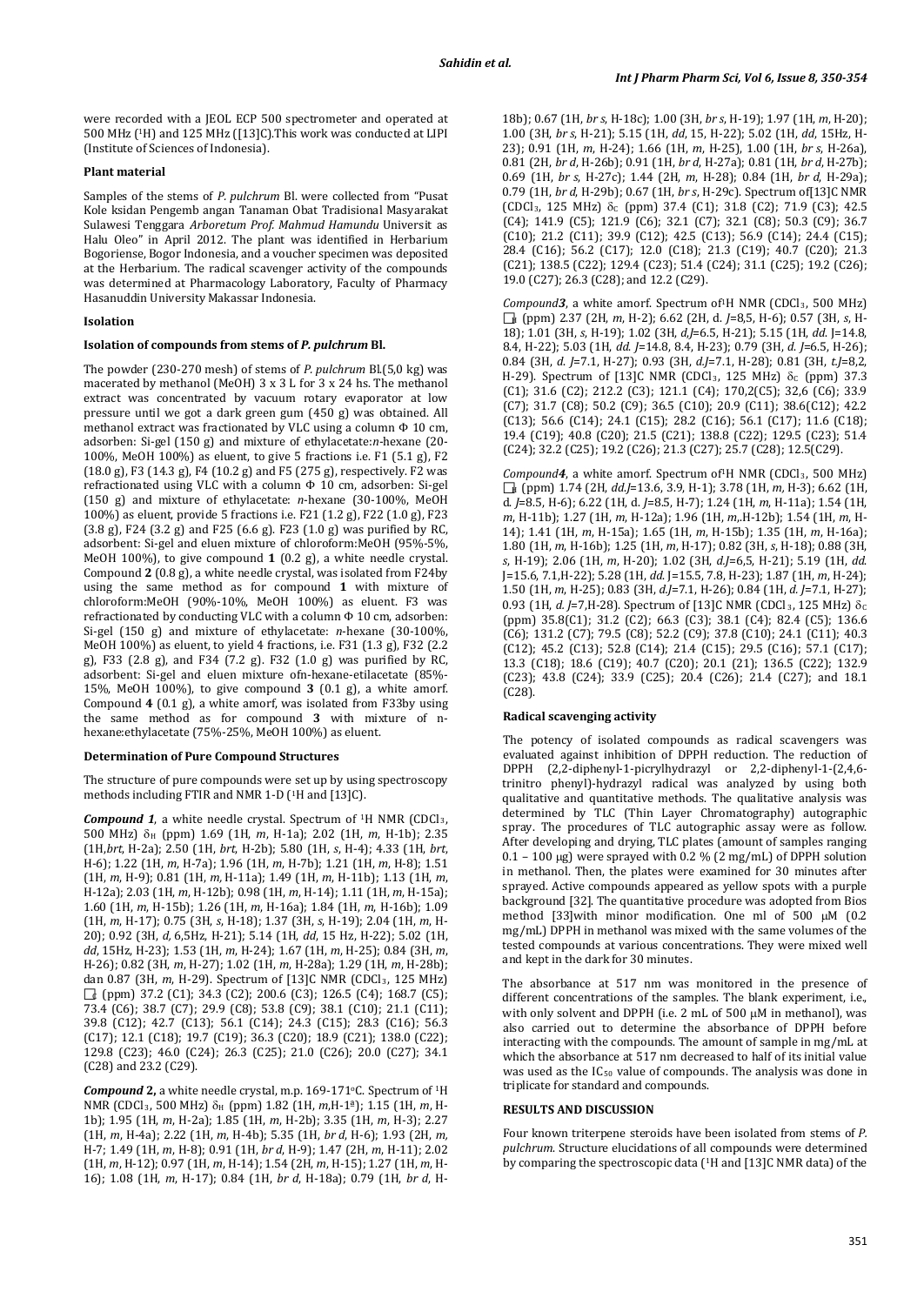isolated compounds with the published relevant data and references there in.



Compound **1**was isolated as a white crystal compound. Spectra of [13]C NMR of compound **1**displayed 29 signals for 29 carbon atoms.

The four important [13]C NMR signals were chemical shifts at  $\delta$ c126.5, 168.7, 138.0 and 129.8 ppm which indicated two pairs of carbon double bonds or carbon atoms with hybride orbitals *sp2*. Moreover, a carbon atom has  $\delta$ <sub>C</sub>200.6 ppm, showed a carbon of carbonyl group (C=O). According to the  $\overline{13}$ C NMR spectra, it can be concluded that the compound is a triterpene which has two pairs of double bonds and one carbonyl unit. Spectra of 1H-NMR showed that compound **1** comprised of 46 protons and three of them had chemical shifts at  $\delta$ <sub>H</sub> 5.02; 5.14; and 5.80 ppm, which were bigger than the others. It indicated that the protons were more deshielding due to the induction effects of neighbor atoms. Protons at  $\delta_H$  5.02 and 5.14 ppm had the same coupling constant at  $J = 15$  Hz, referring to two protons attached to double bonds or carbon atoms, i.e., protons atC-22 andC-23.The identities were the characters of steroids group such as stigmasterols. However, stigmasterol did not have carbon atom at $\delta_c$  200 ppm, which is the character of carbonyl group. In conclusion, compound **1** is similar to stigmasterol which has a carbonyl group.

According to NMR 1D ( 1H and [13]C) spectra, compound**1**is 6βhydroxystigmasta-4,22-dien-3-one. It is supported by high similarity parameters of1H and [13]C NMR data betweencompound**1**and 6βhydroxystigmasta-4,22-dien-3-one (**1\***), as presented in Table**1**.

|  |  | Table 1: Comparison1H and [13]C-NMR data between compound 1 (1) and6β-hydroxystigmasta-4,22-dien-3-one from reference (1*) |
|--|--|----------------------------------------------------------------------------------------------------------------------------|
|  |  |                                                                                                                            |

| No. C/H                 | $\delta_c 1$ (ppm) | $\overline{\delta_{c}1^{*}}$ (ppm) | $\delta_H 1$  | $\delta_H 1^*$ |  |
|-------------------------|--------------------|------------------------------------|---------------|----------------|--|
|                         |                    |                                    | (ppm, mult)   | (ppm, mult)    |  |
| $\mathbf{1}$            | 37.2               | 37.1                               | 1.69, 2.02    | 1.69, 2.02     |  |
| $\frac{2}{3}$           | 34.4               | 34.3                               | 2.35, 2.50, t | 2.35, 2.50, t  |  |
|                         | 200.6              | 200.4                              |               |                |  |
| $\overline{\mathbf{4}}$ | 126.5              | 126.3                              | 5.80          | 5.80           |  |
| 5                       | 168.7              | 168.5                              |               |                |  |
| $\boldsymbol{6}$        | 73.4               | 73.3                               | 4.33, $t$     | 4.33, $t$      |  |
| $\sqrt{ }$              | 38.7               | 38.6                               | 1.22, 1.96    | 1.22, 1.96     |  |
| $\, 8$                  | 29.9               | 29.7                               | 1.21          | 1.21           |  |
| 9                       | 53.8               | 53.6                               | 1.51          | 0.88           |  |
| 10                      | 38.1               | 38.0                               |               |                |  |
| 11                      | 21.1               | 21.0                               | 0.81, 1.49    | 0.81, 1.47     |  |
| 12                      | 39.8               | 39.6                               | 1.13, 2.03    | 1.13, 2.03     |  |
| 13                      | 42.5               | 42.5                               |               |                |  |
| 14                      | 56.1               | 55.9                               | 0.98          | 0.98           |  |
| 15                      | 24.3               | 24.2                               | 1.11, 1.60    | 1.11, 1.58     |  |
| 16                      | 28.3               | 28.2                               | 1.26, 1.84    | 1.27, 1.84     |  |
| 17                      | 56.3               | 56.1                               | 1.09          | 1.10           |  |
| 18                      | 12.1               | 12.0                               | 0.75          | 0.76           |  |
| 19                      | 19.7               | 19.5                               | 1.37          | 1.39           |  |
| 20                      | 36.3               | 36.1                               | 2.04          | 1.33           |  |
| 21                      | 18.9               | 18.7                               | 0.92, d       | 0.94, d        |  |
| 22                      | 138.0              | 138.1                              | 5.17, dd      | 5.13, dd       |  |
| 23                      | 129.8              | 129.5                              | 5.02, dd      | 5.01, dd       |  |
| 24                      | 46.0               | 45.8                               | 1.53          | 0.92           |  |
| 25                      | 26.3               | 26.1                               | 1.67          | 1.15           |  |
| 26                      | 21.0               | 19.8                               | 0.84, d       | 0.85, d        |  |
| 27                      | 20.0               | 19.0                               | 0.82, d       | 0.82, d        |  |
| 28                      | 34.1               | 33.9                               | 1.02, 1.29    | 1.03, 1.30     |  |
| 29                      | 23.3               | 21.2                               | 0.87, t       | 0.87, t        |  |

1. compound**1,** 1\*.[34]

Since the structure determination of compounds**2, 3,** and **4** was carried out by using the similar procedures as the structure elucidation of compound **1**(6β-hydroxystigmasta-4, 22-dien-3-one), the compounds**2, 3,** and **4** were believed as stigmasterol [35], Stigmasta-4, 22-dien-3-on [36], and ergosterol peroxide [37], respectively.

The potentials of radical scavengers of6β-hydroxystigmasta-4,22 dien-3-one, stigmasterol, stigmasta-4,22-dien-3-on, and ergosterol peroxide towards DPPH assays are presented in Table 2.

Based on the data shown in Table 2 indicated that the ability of tested compounds in netralizing DPPH radicals.

**Table 2: Activity of all compounds against DPPH**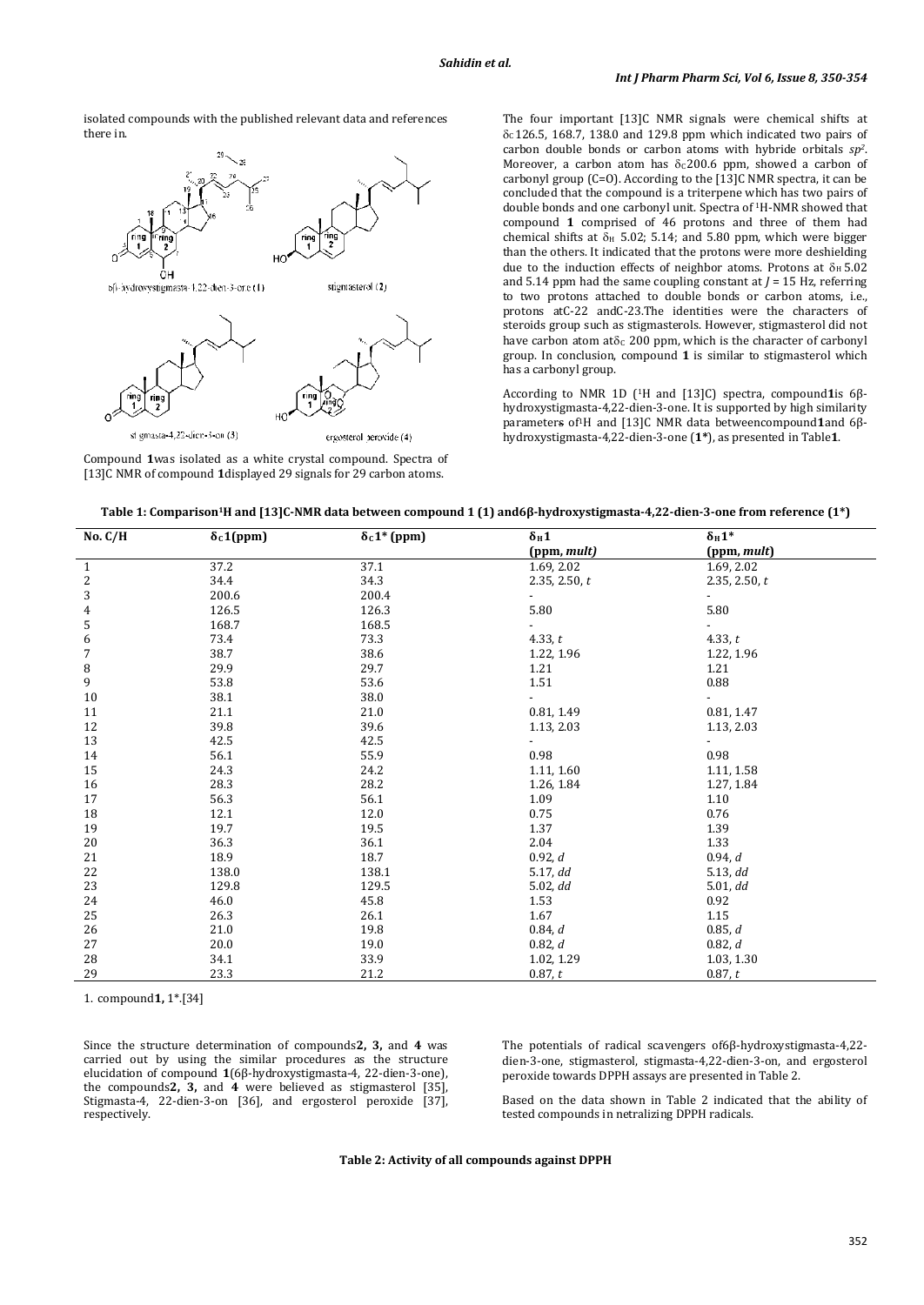|             | $IC_{50}(\mu M)$                                                     |                  |                          |                                                                |                 |
|-------------|----------------------------------------------------------------------|------------------|--------------------------|----------------------------------------------------------------|-----------------|
|             | 6β-hydroxystigmasta-4,22-dien-3-one                                  | stigmasterol     | stigmasta-4,22-dien-3-on | ergosterol peroxide                                            | Ascorbic Acid   |
| <b>DPPH</b> | $233.4 \pm 0.28$                                                     | $372.3 \pm 0.33$ | $144.80 \pm 0.24$        | $1083.1 \pm 0.38$                                              | $68.9 \pm 0.12$ |
|             | It can be concluded that stigmasta-4,22-dien-3-on is the most active |                  |                          | 13. Kim HN, Kim YR, Jang JY, Choi YW, Baek JU, Hong JW, et al. |                 |

compound eventhough the activity of stigmasta-4,22-dien-3-on is less than that of the ascorbic acid. Aspredicted,this is due to delocalized electrons at ring **1** and **2** on compounds **1-3.**  Meanwhile,ergosterol peroxide is the most inactive compound as an antioxidant agent since the compound has peroxide unit at ring 2. On the otherhand, compound 4isas an oxidator agent.

### **CONCLUSIONS**

Four triterpene steroid shave been isolated and identified from stems of *P. pulchrum* Bl.; namely, 6β-hydroxystigmasta-4,22-dien-3-one (**1**), stigmasterol (**2**), Stigmasta-4,22-dien-3-on (**3**), andergosterol peroxide (**4**). The antioxidant activity of all compounds showed that stigmasta-4, 22-dien-3-onwas the most active compound.

# **CONFLICT OF INTERESTS**

#### Declared None

#### **ACKNOWLEDGEMENT**

We want to express our thanks to Directorate General of Higher Education of Ministry of National Education of Republic of Indonesia for providing research grants under skim "Hibah Fundamental 2013 and Hibah Kompetensi 2014".

# **REFERENCES**

- 1. Sahidin, Hakim EH, Juliawaty LD, Syah YM, bin Din L, Ghisalberti EL, *et al*. Cytotoxic properties of oligostilbenoids from the tree barks of Hopea dryobalanoides. Zeitschrift fur Naturforschung C J of Bio Sci 2005;60(9-10):723-7.
- 2. Hakim EH, Syah YM, Juliawaty LD, Oligomer A, Lajis NH, Sains F, *et al*. Sahidin, bersifat Sitotoksikdari Ekstrak Aseton Kulit Batang Shoreaassamica Dyer. J ITB 2007;12(3):113-8.
- 3. Resverator S, Hakim EH, Syah YM, Juliawaty LD, Achmad SA, Din LB, *et al*. From Stem Bark of Hopeagregaria and Their Cytotoxic Properties of. J Bioorg Med Chem 2008;8(2):245-51.
- 4. Juliawati LD, Sahidin A, Hakim EH, Ahmad SA, Syah YM, Latip J, *et al*. 2-arylbenzofuran derivative from Hopea mengarawan. J Nat Prod Communication 2009;4(7):947-50.
- 5. Muhammad N, Din LB, Sahidin I, Hashim SF, Ibrahim N, Zakaria Z, *et al*. Acuminatol and other antioxidative resveratrol oligomers from the stem bark of Shorea acuminata. J Molecules (Basel, Switzerland) 2012;17(8):9043-55.
- 6. Nakazibwe S, Taher M, Saxena AK, Ichwan SJA, Australian J. Sahidin, Ardiansyah. Antiproliferation of curcusone B from Jatrophacurcas on human cancer cell lines. J Basic and Applied Sci 2011;5(8):47-51.
- 7. Sahidin I, Taher M, Manggau M, Universitas S. Ardiansyah, Terpenoids from the stem barks of Jatropha plants and their biological activities, Makara Seri. J Bioorg Med Chem 2011;15(2):106-10.
- 8. Dali N, Manggau MA, J. Sahidin, Ardiansyah,. Katecin dan jatrophone dari kulit batang jarak merah (Jatropha gossypifolia) dan aktivitas biologinya, Bulletinof. Society of Natural Products Chemistry;In Indonesian. J Bioorg Med Chem 2011;11(1):8-11.
- 9. Sabandar CW, Ahmat N, Jaafar FM, Sahidin I. Medicinal property, phytochemistry and pharmacology of several Jatropha species (Euphorbiaceae):a review. J Phytochemistry 2013;85:7-29.
- 10. Ginting S, Manggau MA, Int J. Sahidin, Yamin, Lukman. Cytotoxic potency of diterpenes from Jatropha plants. J Pharmacy and Pharm Sci 2013;5(3):417-20.
- 11. Manggau AM, Tawangmangu M. Sahidin, Nohong, Profil radical scavenger and antibacterial activities of stigmasterol and stigmasta-22-dien-3-on from stems of Polygonum pulchrum. J Proceeding of Int Symposium on Medicinal Plants and Traditional of Java Indonesia. 2014;4.
- 12. Heo BG, Park YJ, Park YS, Bae JH, Cho JY, Park K. Anticancer and antioxidant effects of extracts from different parts of indigo plant, Industrial Crops and Products. J Bioorg Med Chem 2014;56:9-16.

| 13. Kim HN, Kim YR, Jang JY, Choi YW, Baek JU, Hong JW, et al. |  |  |  |  |  |
|----------------------------------------------------------------|--|--|--|--|--|
| Neuroprotective effects of Polygonum multiflorum extract       |  |  |  |  |  |
| against glutamate-induced oxidative toxicity in HT22           |  |  |  |  |  |
| hippocampal cells. J Ethnopharmacol 2013;150(1):108-15.        |  |  |  |  |  |
|                                                                |  |  |  |  |  |

- 14. Braga FG, Bouzada MLM, Fabri RL, de O Matos M, Moreira FO, Scio E, *et al*. Antileishmanial and antifungal activity of plants used in traditional medicine in Brazil. J Ethnopharmacol 2007;111(2):396-402.
- 15. El-Haci IA, Bekkara FA, Mazari W, Hassani F, Didi MA. Screening of biological activities of Polygonum maritimum L. from Algerian coast. Asian Pacific J of Tropical Biomedicine 2013;3(8):611-6;discussion 5.
- 16. Zhang F, Gong X, Xiao B, Zhang C, Wang Z. Pharmacokinetics and tissue distribution of a bioactive sesquiterpenoid from Polygonum jucundum following oral and intravenous administrations to rats. J Pharm Biomed Anal 2013;83:135-40.
- 17. Bunawan and Noor. J Sanggar Kerja Penyelidikan Biologi Sistem in Malaysian 2010.
- 18. Ban S-H, Kwon Y-R, Pandit S, Lee Y-S, Yi H-K, Jeon J-G. Effects of a bio-assay guided fraction from Polygonum cuspidatum root on the viability, acid production and glucosyltranferase of mutans streptococci. J Fitoterapia 2010;81(1):30-4.
- 19. Granica S, Czerwinska ME, Granica BZ, Kiss AK, Polygonumaviculare L. Antioxidant and anti-inflammatory flavonolglucuronides from Fitoterapia. J Bioorg Med Chem 2010;91:180-8.
- 20. Chen Z, Liu Y-M, Yang S, Song B-A, Xu G-F, Bhadury PS, *et al*. Studies on the chemical constituents and anticancer activity of Saxifraga stolonifera (L) Meeb. J Bioorg Med Chem 2008;16(3):1337-44.
- 21. Chaabi M, Freund-Michel V, Frossard N, Randriantsoa A, Andriantsitohaina R, Lobstein A. Anti-proliferative effect of Euphorbia stenoclada in human airway smooth muscle cells in culture. J Ethnopharmacol 2007;109(1):134-9.
- 22. Zhang D, Li X, Hao D, Li G, Xu B, Ma G, *et al*. Systematic purification of polydatin, resveratrol and anthraglycoside B from PolygonumcuspidatumSieb. J Et Zucc Separation and Purification Technology 2009;66:329-39.
- 23. Manoharan KP, Benny TKH, Yang D. Cycloartane type triterpenoids from the rhizomes of Polygonum bistorta. J Phytochemistry 2005;66(19):2304-8.
- 24. Rathore A, Sharma SC, Tandon JS. Flavanones from Polygonumnepalense, Phytochemistry. J Bioorg Med Chem 1986;25(9):2223-5.
- 25. Ahmed M, Khaleduzzaman M, Islam MS. Isoflavan-4-ol, dihydrochalcone and chalcone derivatives from dihydrochalcone and chalcone derivatives from Polygonumlapathifolium, Phytochemistry. J Bioorg Med Chem 1990;29(6):2009-11.
- 26. Brandao GC, Kroon EG, Duarte MGR, Braga FC, Filho JDS, Oliveira AB. Antimicrobial, antiviral, and cytotoxic activity of extracts and constituents from Polygonumspectabile Mart. J Phytomedicine 2010;17(12):926-9.
- 27. Ferreira AA, Amaral FA, Duarte IDG, Oliveira PM, Alves RB, Silveira D, *et al*. Antinociceptive effect from Ipomoea cairica extract. J Ethnopharmacol 2006;105(1-2):148-53.
- 28. Richter WO, Geiss HC, Sonnichsen AC, Schwandt P. Treatment of severe hypercholesterolemia with a combination of betasitosterol and lovastatin, Current Therapeutic Research. J Bioorg Med Chem 1996;57:497-505.
- 29. Moon D-O, Lee K-J, Choi YH, Kim G-Y. Beta-sitosterol-inducedapoptosis is mediated by the activation of ERK and the downregulation of Akt in MCA-102 murine fibrosarcoma cells. Int Immunopharmacol 2007;7(8):1044-53.
- 30. Moon D-O, Kim M-O, Choi YH, Kim G-Y. beta-Sitosterol induces G2/M arrest, endoreduplication, and apoptosis through the Bcl-2 and PI3K/Akt signaling pathways. J Cancer Lett 2008;264(2):181-91.
- 31. Khan MR, Mlungwana SM. sitosterol, a cytotoxic sterol from Markhamiazanzibarica and Kigeliaafricana, Fitoterapia. J Bioorg Med Chem 1998;70:96-7.